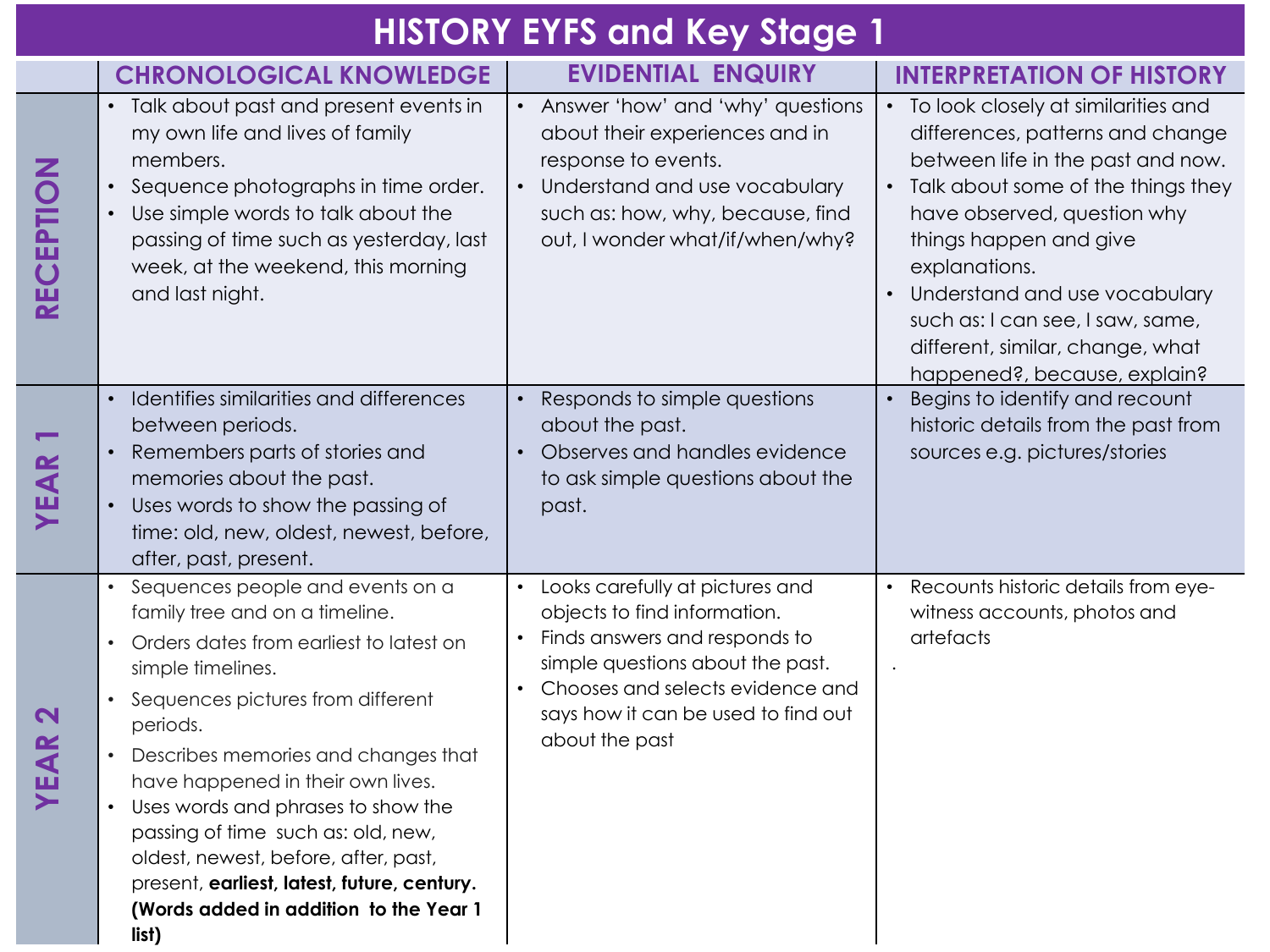| <b>HISTORY Lower Key Stage 2</b> |                                                                                                                                                                                                                                                                                                                                                                             |                                                                                                                                                                                                                      |                                                                                                                                                                                                                                                                                                                                                                           |  |  |  |
|----------------------------------|-----------------------------------------------------------------------------------------------------------------------------------------------------------------------------------------------------------------------------------------------------------------------------------------------------------------------------------------------------------------------------|----------------------------------------------------------------------------------------------------------------------------------------------------------------------------------------------------------------------|---------------------------------------------------------------------------------------------------------------------------------------------------------------------------------------------------------------------------------------------------------------------------------------------------------------------------------------------------------------------------|--|--|--|
|                                  | <b>CHRONOLOGICAL KNOWLEDGE</b>                                                                                                                                                                                                                                                                                                                                              | <b>HISTORICAL ENQUIRY</b>                                                                                                                                                                                            | <b>INTERPRETATION OF HISTORY</b>                                                                                                                                                                                                                                                                                                                                          |  |  |  |
| <b>m</b><br>YEAR                 | • Sequences events, artefacts or<br>historical figures on a timeline using<br>dates and terms related to the unit<br>being studied and passing of time;<br>Knows that a timeline can be<br>divided into BCE (Before Common<br>Era) and CE (Common Era).                                                                                                                     | • Uses a variety of sources to<br>collect information about the<br>past.<br>• Suggests sources of evidence<br>from a selection to help answer<br>questions and says how it can be<br>used to find out about the past | • Starts to compare two versions of<br>a past event;<br>Observes and uses pictures,<br>$\bullet$<br>photographs and artefacts to<br>find out about the past;<br>Starts to use stories or accounts to<br>distinguish between fact and<br>fiction;<br>Explains that there are different<br>types of evidence and sources<br>that can be used to help<br>represent the past. |  |  |  |
| $\blacktriangleleft$<br>YEAR     | Sequences several events, artefacts<br>or historical figures on a timeline<br>using dates, including those that are<br>sometimes further apart and knows<br>how to use the timeline in relation to<br>the unit being studied.<br>Knows that a timeline can be<br>divided into BCE(Before Common<br>Era) and CE (Common Era).<br>Uses words and phrases: century,<br>decade. | • Knows the difference between<br>primary and secondary sources<br>of evidence.<br>• Uses a range of sources to collect<br>information about the past.<br>Constructs informed responses<br>about one aspect of life  | • Looks at more than two versions<br>of the same event or story in<br>history and identifies differences;<br>Investigates different accounts of<br>historical events and is able to<br>explain some of the reasons why<br>the accounts may be different.                                                                                                                  |  |  |  |